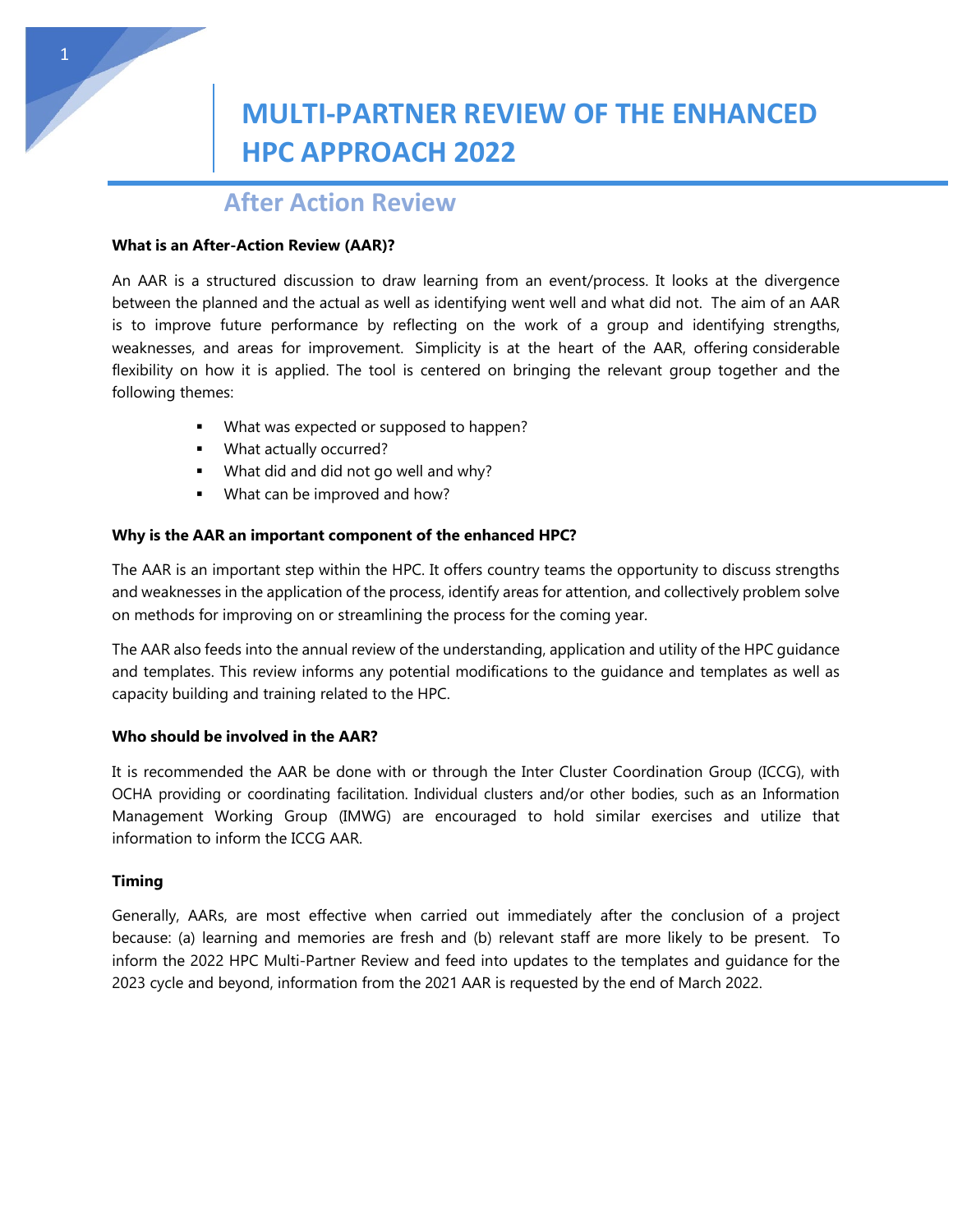### **Organizing the AAR discussion**

Consider framing the AAR discussion around the country HPC timeline. A set of guiding questions are included at the end of this document, and an example PowerPoint is available as part of the [2022](https://assessments.hpc.tools/content/hpc-2022-facilitation-package) HPC [Facilitation](https://assessments.hpc.tools/content/hpc-2022-facilitation-package) Package.

#### **Format of the AAR**

The time needed to conduct an AAR meeting varies, depending on the numberof participants, but 2 to 3 hours is a suggested reasonable timeframe. To ensure time efficiency, it is important that participants are prepared for the discussion (for instance, this note could be shared, and request participants to complete the table in the annex).

The meeting should start with a short brief of the background of the Enhanced HPC and a short presentation of the AAR (provided in the attached slides). After the introduction, focus the meeting's discussion on the different steps of the HPC process.

It is important to reiterate that the AAR is not an evaluation of the enhanced HPC, but an opportunity to reflecton strengths and weakness of the approach itself and how it was applied, alongside how it might be improved upon or streamlined for the 2023 cycle. Participants should be dedicated to collectively and jointly make constructive suggestions and recommendations.

#### **Documentation and outcomes**

A notetaker to provide a summary of the discussion during the AAR is important, with OCHA (Coordination Unit) responsible for sharing the summary with participants. These notes should then be sent to NARAS [\(salazar@un.org\)](mailto:salazar@un.org) to be able to look at wider lessons across countries.